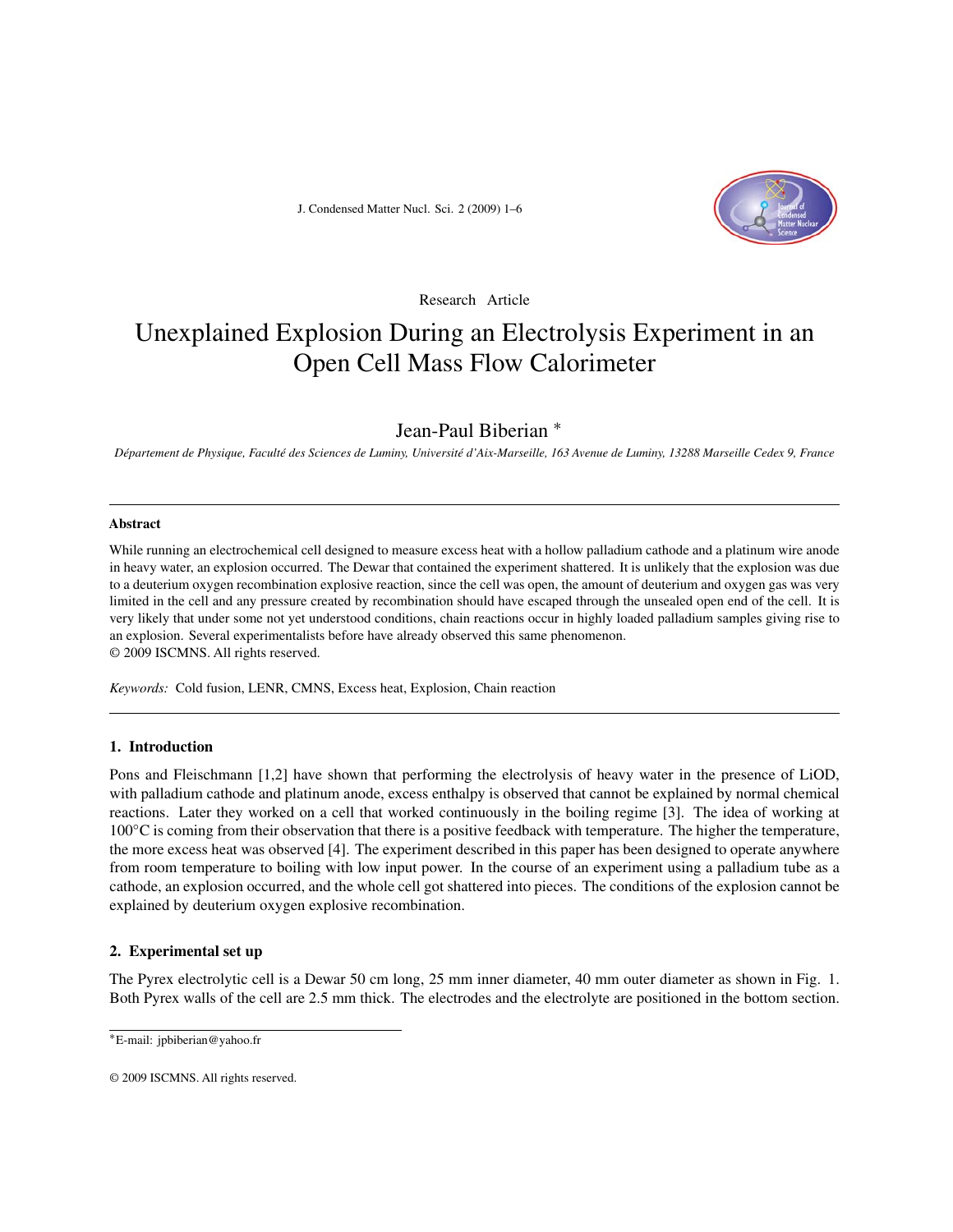In the upper section, a coaxial water-cooled condenser 31cm in length, 22 mm in diameter absorbs the heat produced during electrolysis by condensing the water vapors due to the heat generated by electrolysis and also possible excess heat. Power output is calculated with the water mass flow circulating in the condenser and the difference between inlet and outlet temperatures. Temperatures are measured via two thermistors. The condenser is laying by its own weight on the upper part of the Dewar cell. It is not sealed.

The cathode is a 10 cm hollow palladium tube 2 mm outer diameter and 200  $\mu$ m thick walls closed at the bottom, opened at the top. The anode is a 200  $\mu$ m diameter platinum wire wrapped around the cathode. The electrolyte is 0.1 N LiOD in  $D_2O$ . The volume of electrolyte is at most 100 ml. In case the cell runs dry, this is also the maximum amount of D2 and O2 gases present in the cell and available for a chemical explosion.

Data are collected via a Labview software with a frequency of one set of data points every minute. Therefore, events occurring in a shorter time scale are not recorded.

The temperature of the electrolyte is not measured. The only thermal data available is the outlet temperature of the cooling device. The time constant of the heat measurement is about 10 min.



Figure 1. Schematic of the electrolytic cell.

#### **3. Experimental results**

The experiment lasted 30 days, and ended by the explosion of the cell. Figure 2 shows input and output power versus time.

In the first part of the experiment, the current applied is increased up to an input power of 34 W (3 A, 13.2 V). No excess heat is observed during this time period. Input power is then decreased and increased again with observation of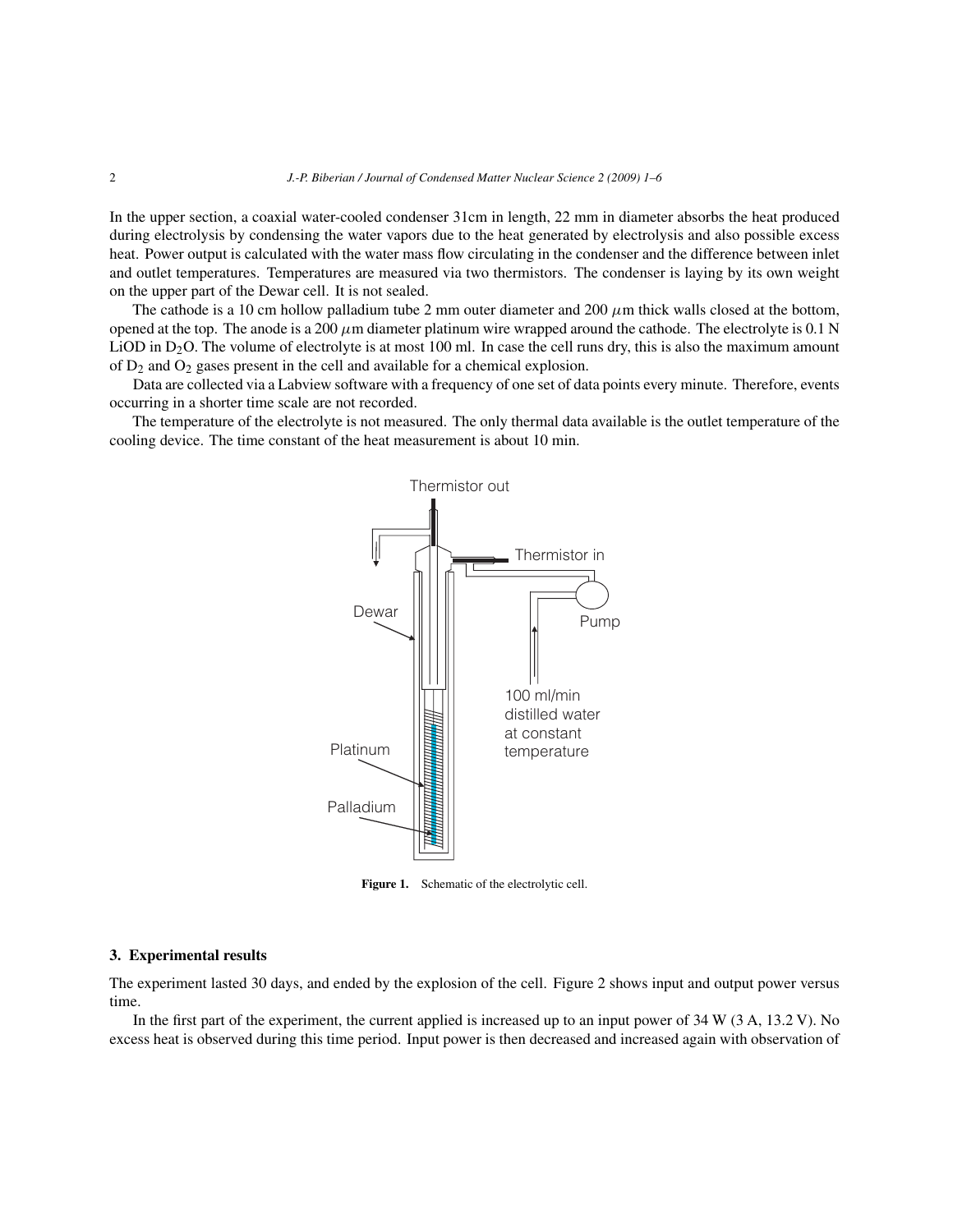

Figure 2. Power in and out (W) vs. time (h).

excess heat. Finally the input power is decreased and slowly increased again. However, when the explosion occurred, the current was only 0.2 A and 3.7 V. After the explosion the current remained the same, since the power supply was operating in constant current mode, however, the voltage increased to 4.5 V because there was still some electrolyte left at the bottom of the cell.

Figure 3 shows details of voltage and current at the time of the explosion. The explosion occurred 5 h after the current was raised from 0.1 to 0.2 A. The voltage increased with the current, then decreased steadily until the explosion. This is possibly an indication of a temperature rise in the cell, and probably simply correlated to the power increase inside the cell. There is no abnormal behavior in the voltage just before the explosion. It is no possible to know the exact level of electrolyte present in the cell at the time of the explosion, but probably low, knowing that no heavy water had been added in order to compensate for any loss by electrolysis.

Figure 4 shows the photographs of the cell and the Dewar before the explosion, and the condenser with the attached



**Figure 3.** Details of voltage and current at the time of the explosion.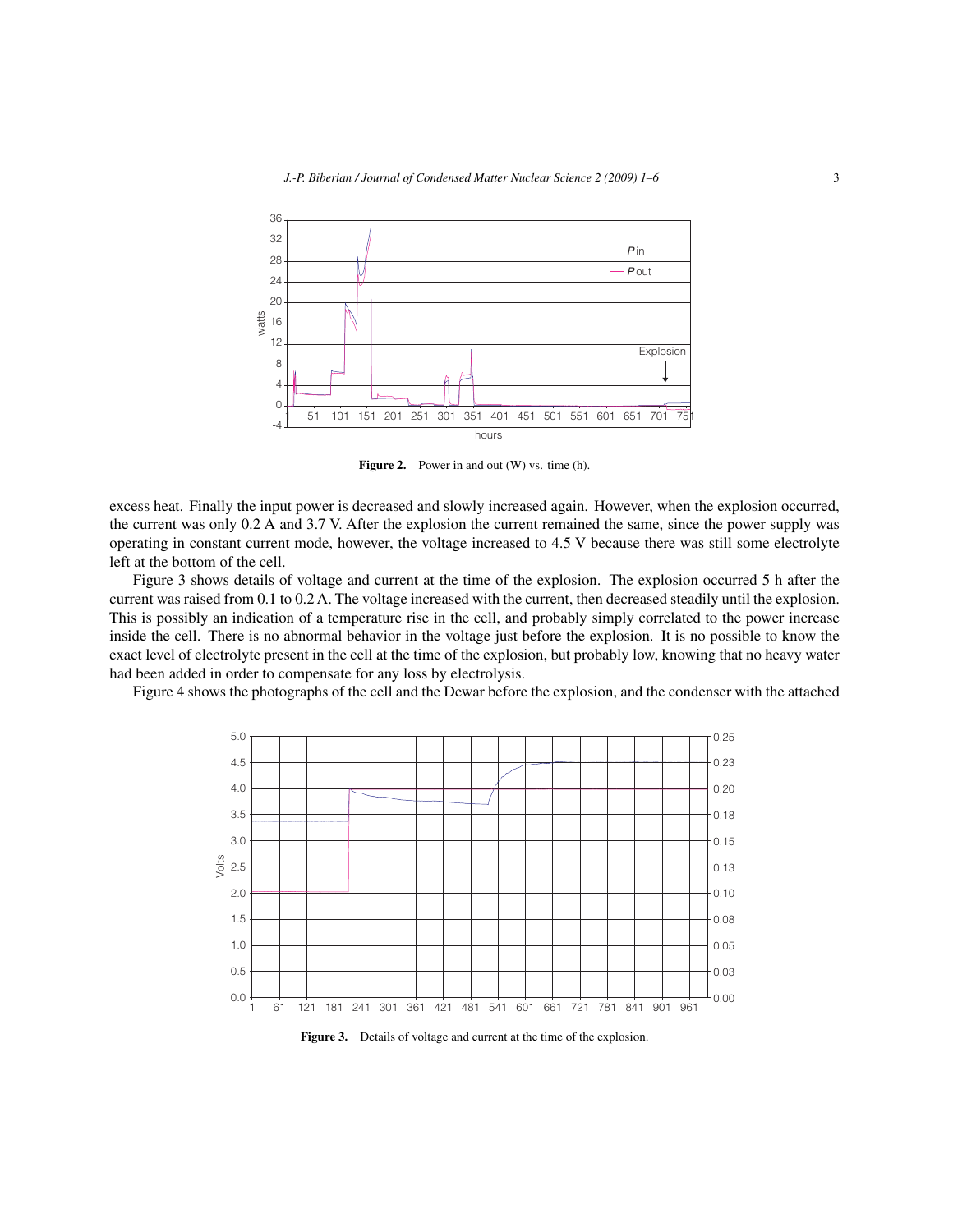

Figure 4. Top: a view of the Dewar. Bottom: views of the condenser and the cathode anode.

anode and cathode after the explosion. Figure 5 shows a picture of the remains of the Dewar after the explosion. As data points are acquired every minute, there was no indication of any change at the time of the explosion. Moreover, the cell temperature is not measured, only the water flow temperatures are monitored. The overall heat measurement time constant of the system being 10 min as mentioned above. Any sudden excess heat rise could not be detected.



**Figure 5.** Remains of the Dewar cell after the explosion.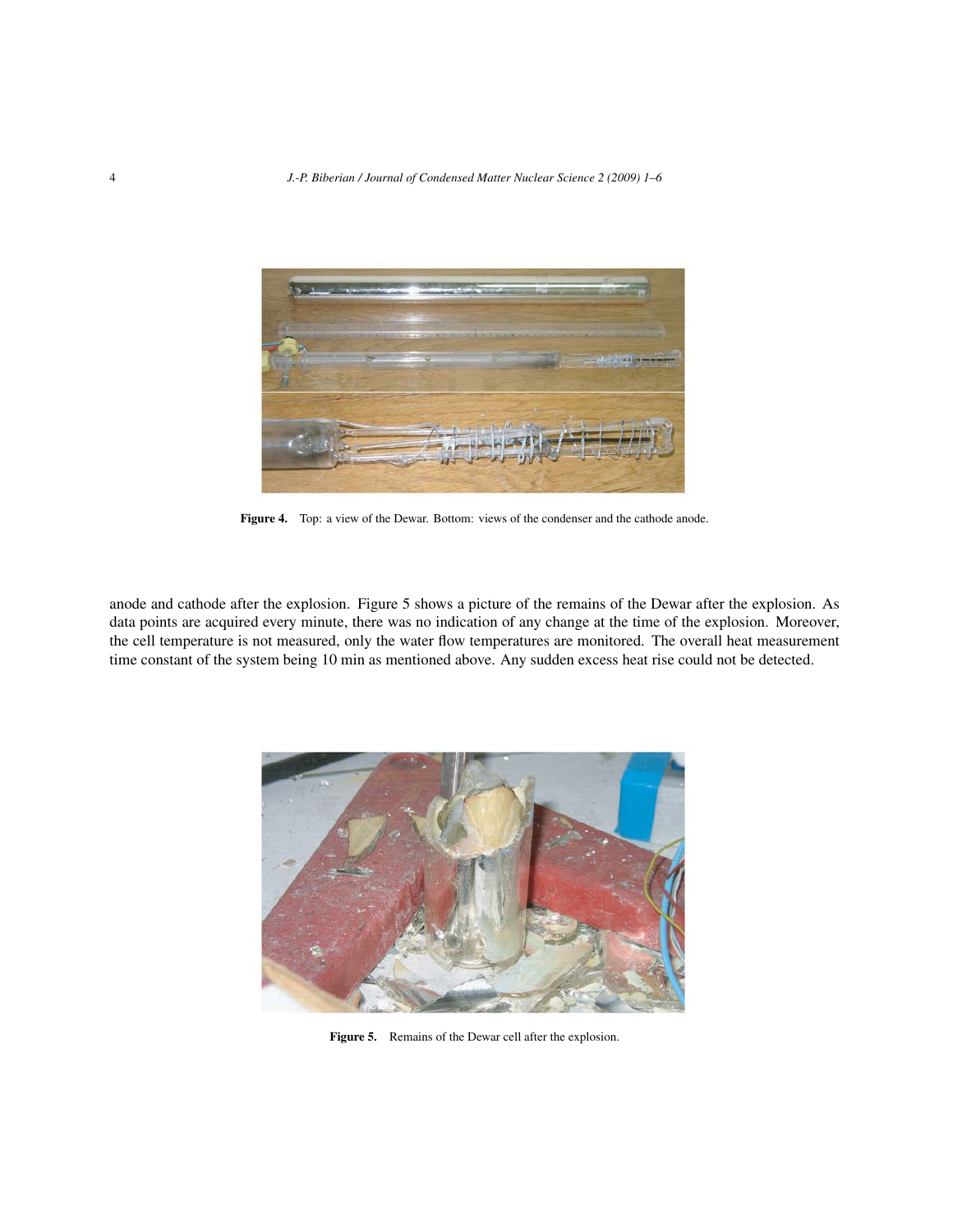It is very unlikely that the explosion was due to a deuterium oxygen recombination. As mentioned above, the amount of gases in the cell that could produce an explosion was only 100 ml. It is hard to believe that the Dewar will breakup by a recombination reaction knowing that the cell is not sealed.

In order to check the possibility of a violent recombination of deuterium and oxygen gas, an experiment was set up. A similar Dewar with similar electrodes was used. In addition a platinum wire was added on top of the cell where a current could be passed so that a gas explosion could be triggered. Electrolysis was performed long enough to make sure that there was no more air in the cell, and that only hydrogen and oxygen remained. The first test produced an explosion that raised the inner part of the cell by about 2 cm. The second experiment was performed in a similar fashion except that before triggering the explosion, the top of the cell was sealed with silicone glue. When the explosion was triggered, no damage was observed on the cell.

#### **4. Conclusion**

On several occasions, experimentalists have endured explosions. Pons and Fleischmann [5] have told that in one case, the palladium melted and fell down, producing damage on the concrete floor of their garage, Zhang et al. [6] using a hollow tube palladium cathode observed three explosions in an open cell. On January 2, 1992, an unfortunate explosion also occurred at SRI in a closed cell [7,8] that killed a scientist. The explosion was attributed to an oxygen deuterium violent recombination. More recently, 13 years later on the same day on January 2, 2005, Mizuno [9] experienced an explosion in an open cell that wounded him and deafened him and co-workers for several days.

These explosions seem to indicate that under certain circumstances, a sort of chain reaction is possible, and large quantities of heat are produced in a very short period of time. This type of behavior recalls heat bursts that are regularly observed during Cold Fusion experiments, and that are not reproducible. It seems that there are two regimes in Cold Fusion, one is steady at low level of excess heat, and the other one is fast and energetic.